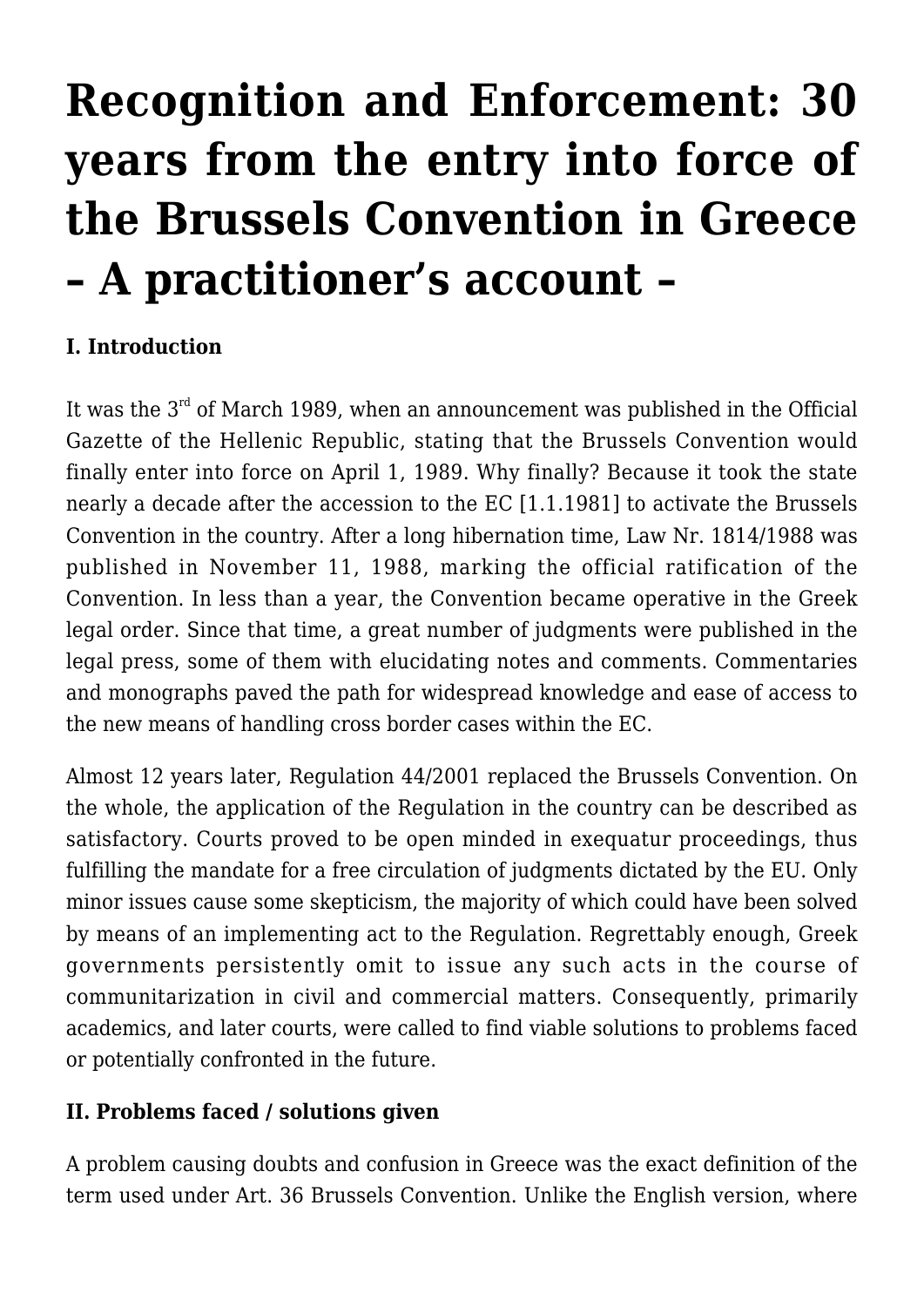the same terminology is used ["may be appealed"], the Greek text showed a discrepancy, causing contradictory rulings. The issue reached the Supreme Court, which finally clarified the problem in 2001. In particular, the wording used in Articles 36.1, 37-40 Brussels Convention did not make specific reference to an *appeal*. Instead, the terminus used was the equivalent of "*recourse*". For the purposes of Art. 37 Brussels Convention, the Hellenic Government declared that the "*recourse*" shall be filed at the Court of Appeal. It is an elementary rule in Greek civil practice, that all remedies against first instance decisions are filed with the secretariat of the court rendering the decision challenged. In light of this

fact, several lawyers lodged the "*recourse*" there, i.e. at the competent 1<sup>st</sup> instance court. In the ensuing process before the CoA however, they were in for a surprise: Many appellate courts in the country repeatedly dismissed the "*recourse*" as inadmissible, because it was not filed properly. As a result, courts followed different directions which can be summarized as follows: The first view

considered the "recourse" as a blend of  $1^{st}$  and  $2^{nd}$  instance legal remedies: consequently it reached the conclusion that ordinary rules of appeal proceedings are to be used in the process at hand, with the exception that the "*recourse*" shall be filed with the secretariat of the CoA, which was the competent one according to Art. 37 Brussels Convention. Furthermore, given the fact that the appellant is not obliged to serve the appeal under Greek law, the terms set under Art. 36.2 Brussels Convention & 43.5 Brussels I Reg. relate to the act of filing, not serving the document. The opposite view however confers to the recourse the nature of third party proceedings, thus changing the procedural requirements. In particular, by adopting this position, the appellant is burdened with the duty to serve the document within the term of one or two months respectively. The latter view has finally prevailed.

Following the entry into force of the Brussels I Regulation, the above issue has been made redundant, given that the Greek wording was streamlined to that of the English text. The Greek version of the Brussels I bis Regulation follows suit. However, it still affects the adjacent area of the Lugano Convention. A recent ruling of the Supreme Court bears witness to this assumption [SC 2078/2017, confirming Thessaloniki CoA 1042/2015, published in: Civil Procedure Law Review 2015, 351, note *Anthimos*: Filing does not suffice; service of the appeal to the appellee is imperative, otherwise the remedy is dismissed as inadmissible].

## **III. The Brussels I bis Regulation**